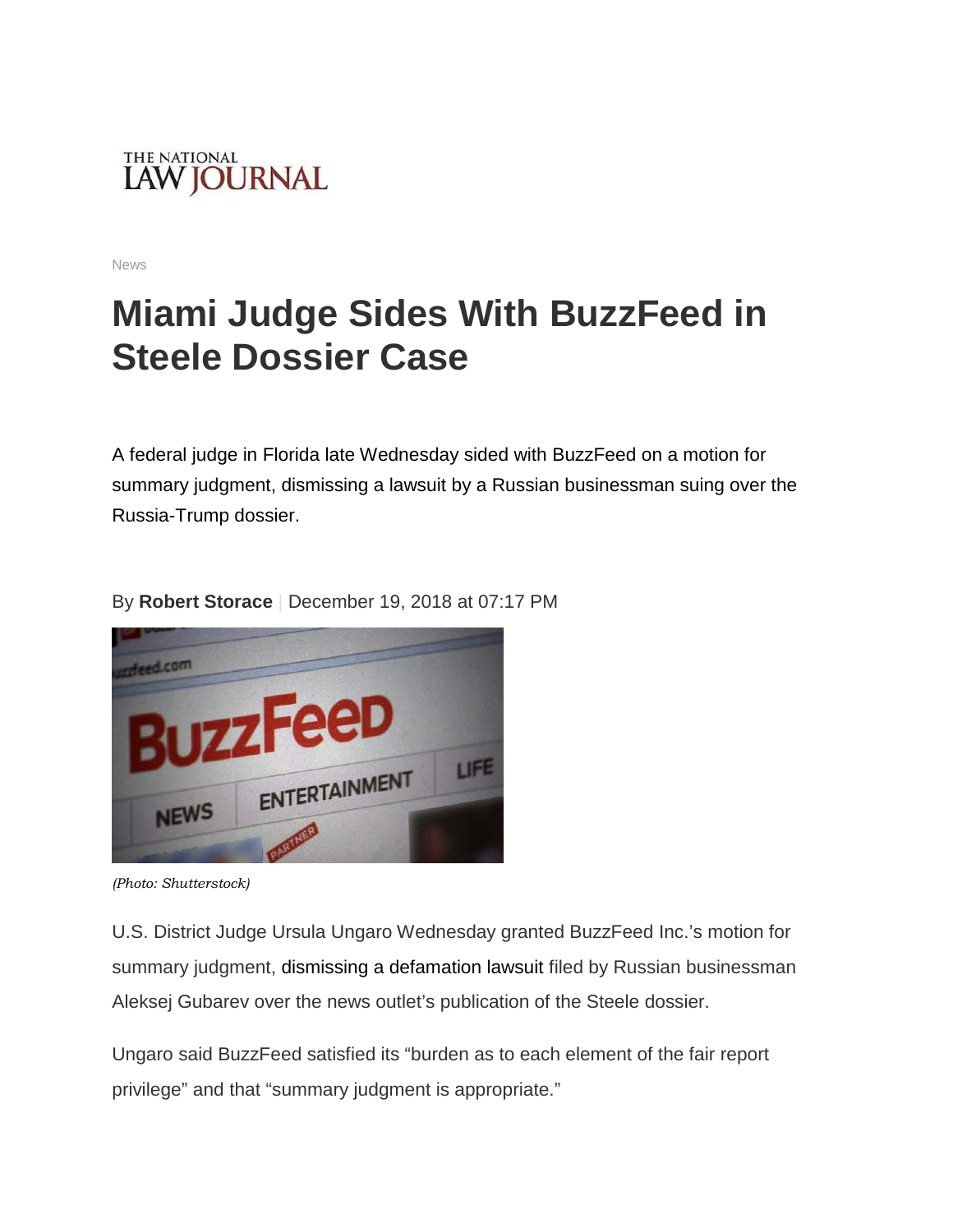The case stemmed from Buzzfeed's 2017 publication of an unverified intelligence dossier on Russian interference in the 2016 presidential election. The document by Christopher Steele, former head of the Russia Desk for British intelligence, was also known as the Trump–Russia dossier. It included claims that Gubarev helped a Russian spy agency hack Democrats during the election.

Buzzfeed's January 2017 was titled "These Reports Allege Trump Has Deep Ties To Russia" and included the 35-page dossier. In the article, BuzzFeed described the dossier as a compilation assembled "for political opponents of Trump by a person who is understood to be a former British Intelligence agent." It also contained the statements about Gubarev, who is a resident of the Republic of Cyprus.



*Attorney Roy Black, of Black, Srebnick, Kornspan & Stumpf*

Gubarev sued, alleging BuzzFeed's report included false allegations, but Ungaro found the BuzzFeed report accurately conveyed an official government document.

The potion of the report in question, some of which is redacted, states that a company called XBT/Webzilla and its affiliates had been using botnets and porn traffic to transmit viruses, plant bugs, steal data and conduct "altering operations" against the Democratic Party leadership. The report continues: "Entities linked to one Alexei Gubarev were involved and he and another hacking expert, (were) both recruited under duress by the FSB."

In her ruling, Ungaro found "the fair report privilege exists to protect the press as it carries out" its functions. The press, she wrote, also "provides the public with the